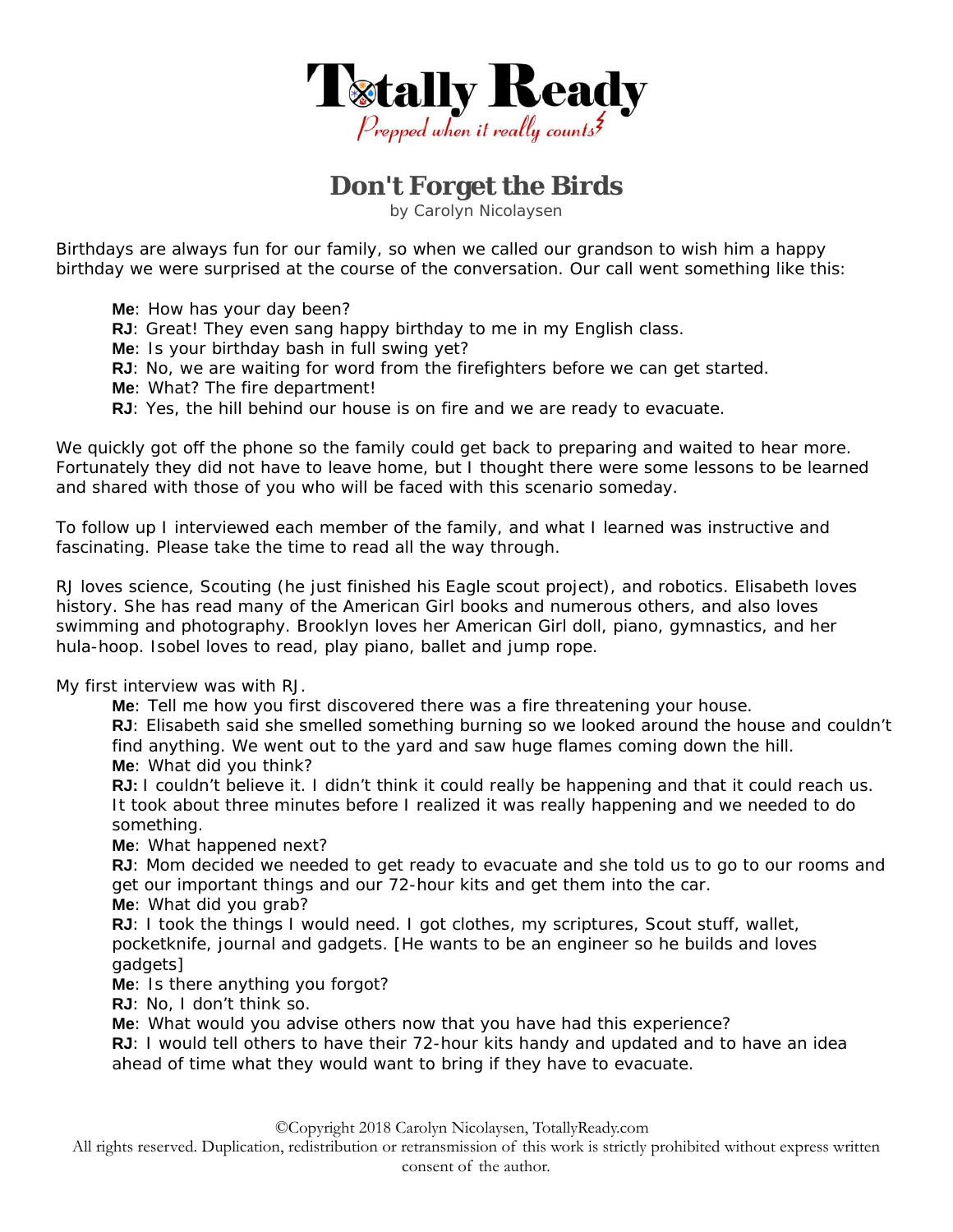

Next came my talk with Elisabeth.

**Me**: What were your thoughts when you saw the fire?

**Elizabeth**: I thought I should get inside and do something to prepare for this.

Me: What did you do?

**Elisabeth**: Isobel was crying and really scared so I said a prayer with her and then our whole family said a prayer. Then I took Isobel up to her room and gave her directions to help her gather things and then I went and got my stuff.

**Me**: What did you get?

**Elisabeth**: I got the things I thought I couldn't replace. I knew there were clothes in my 72 hour kit so I didn't get clothes — I got my camera, pictures of my friends, my yearbooks, journal, and my baptism book with all the notes from our family when I was baptized. It was a weird kind of mindset because I thought if I didn't get my pictures of my friends then I could never get them back.

**Me**: What did you do next?

**Elisabeth:** RJ was really focused and done fast — so he was helping mom. I started getting pictures off the walls and helping the girls get their things.

**Me:** Is there anything you forgot?

**Elisabeth**: Don't think so.

**Me**: What would you advise others to do to be ready to evacuate?

**Elisabeth**: I would tell them to have all the things they would want to take gathered in one place so they wouldn't have to be running around, jumping over furniture to get things.

On to the "little" girls:

**Me:** How did you feel when you saw the fire?

**Brooklyn**: Scared. It felt like it was going to com**e** here.

**Isobel:** Really scared.

**Me**: What things did you gather?

**Brooklyn:** My 72-hour kit, stuffed animals, books, baby blanket, pajamas, and Molly [her doll].

**Isobel**: My 72-hour kit, stuffed animals, baby blanket, journal, and books.

**Me**: Do you think you forgot anything important?

**Brooklyn**: Our birds [parakeet and canary].

**Isobel:** My dolls.

**Me**: What helped you to be calm and less afraid?

**Brooklyn**: When I figured out it wasn't as close as I thought and we had time. Also, I remembered the fire drills at school.

**Isobel**: Saying a prayer, and then when we found out we wouldn't have to evacuate. **Me**: What did you learn and what would you tell others that would help them prepare? **Brooklyn:** Get the top most important things first and always, always have a 72-hour kit. Everything will be all right. The firefighters might not let you leave. Change the clothes in your 72-hour kit often so they fit you right.

**Isobel:** Always, always say a prayer and don't panic.

On to mom…

**Me**: Tell me about the fire.

**Mom**: I got a call from a friend that the hill directly behind her home was on fire and it was moving our direction.

©Copyright 2018 Carolyn Nicolaysen, TotallyReady.com The kids already smelled smoke — we all went outside to look. The flames were enormous and I knew we needed to get moving and get ready to evacuate. I told the kids we were going

All rights reserved. Duplication, redistribution or retransmission of this work is strictly prohibited without express written consent of the author.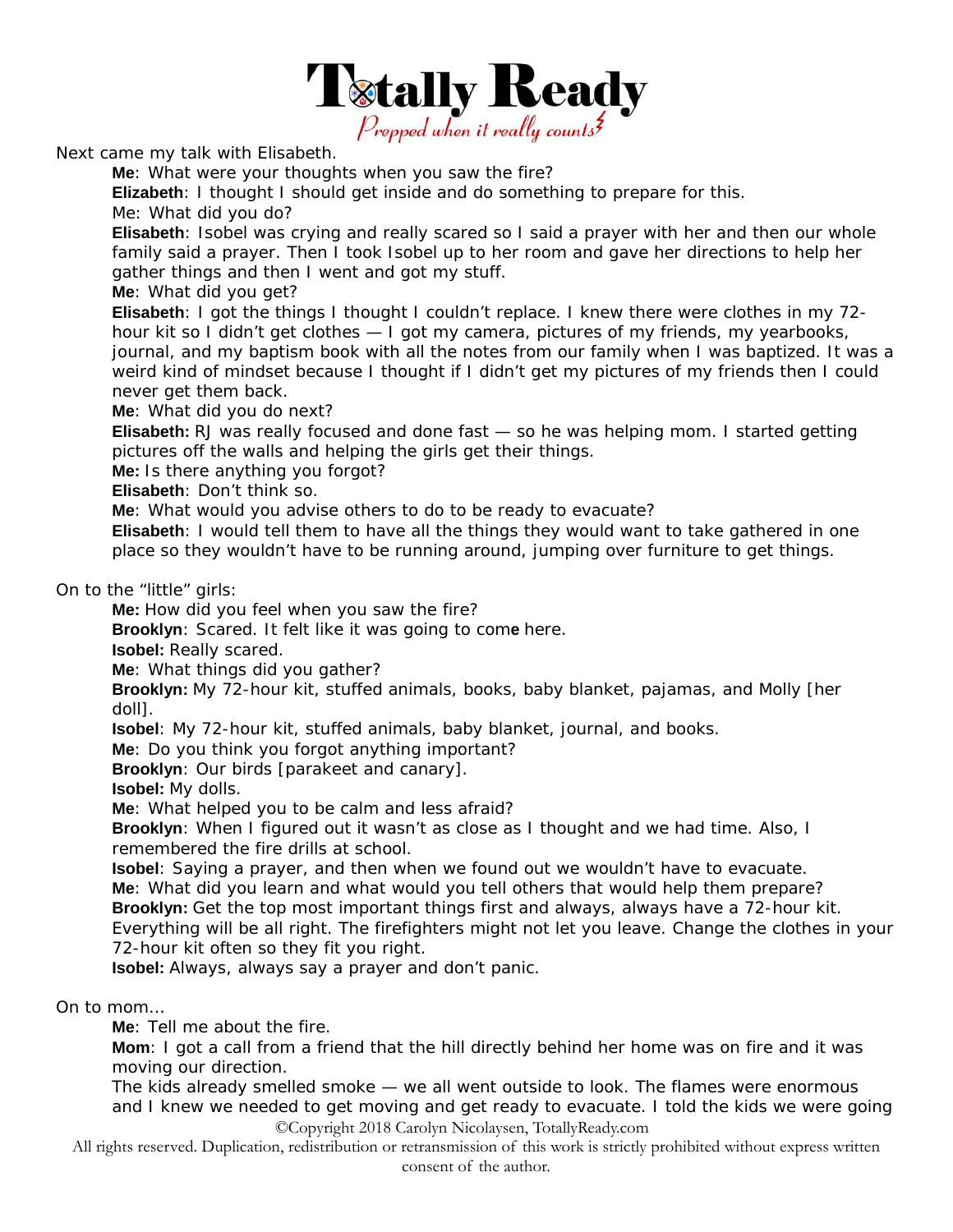

to pack the car and go hang out with friends. I called Rob at work and let him know what was happening — we got busy gathering and packing the van.

Unfortunately, after we got the car packed and tried to drive out the firefighters told us to go home and shelter in place. There is only one road in and out and it was blocked with fire engines and equipment. They told us they would let us know when it was time to get out. Amazingly I wasn't scared, I was just all business. There was no panic because we had thought this through before hand. We had several friends call to say they could see flames in our area and they invited us to evacuate to their homes. That helped a lot, to know we had a place to go.

**Me**: What did you gather?

**Mom:** Our 72-hour kits, the portrait of the kids, laptop, hard drives, Ham radios, and the safe with important papers. I had told the kids we were moving RJ's birthday party to a new location, so we loaded the gifts and cake in the car as well.

**Me**: Was there anything you forgot?

**Mom:** The birds! Can you believe that? When the firefighters turned us around I also went back and got some family heirloom jewelry I had not thought of, and put that in the van in case we got the order to go.

**Me**: What have you learned and what would you pass along to others?

**Mom:** We need to back up our files more often and we need to gather everything into one place so we don't need to do so much running around to find things.

Dad left work immediately upon hearing the news, but he has a 45-minute commute and was not available to help. When he arrived home the firefighters would not allow him to drive in so he had to park in the supermarket parking lot a mile away and walk home.

Now that you have heard their story, let's examine a few points. Did you notice RJ and Elisabeth had two very different responses as to what to gather? One chose the things needed and one the things that could not be replaced. Neither is wrong, just different. It is important to really consider what items could not be replaced or easily purchased.

For family home evening, gather your family and make a list of all the important items each family member would want to take if they knew they would never be able to return to that home. Once everyone has a list, read them aloud and brainstorm items that may have been left off.

Now it's time to prioritize. Grandma's wedding ring and a favorite family photo might both be on the list, but which is truly irreplaceable? Do other family members have a copy of that photo? Perhaps it could be replaced. A list like this is of great value as you may have ten minutes to evacuate or an hour.

Create a form with four columns. In the first column, record the items to be gathered in order of importance. Once you have this list record where each item is stored and, as Elisabeth recommended, gather items into a common location as much as possible.

In the third column assign a family member to gather the items and to place them in the car if the time comes to evacuate. The fourth column can be used to check off the items once they are safely stashed in the car. Finally, you can post your list in an easily accessible location making it easy to find when evacuation is imminent.

©Copyright 2018 Carolyn Nicolaysen, TotallyReady.com In a month or two, arrange with another family to hold an evacuation drill. Have your friends phone your home and leave a message that you have 10 or 15 minutes to evacuate. Set a timer and begin

All rights reserved. Duplication, redistribution or retransmission of this work is strictly prohibited without express written consent of the author.